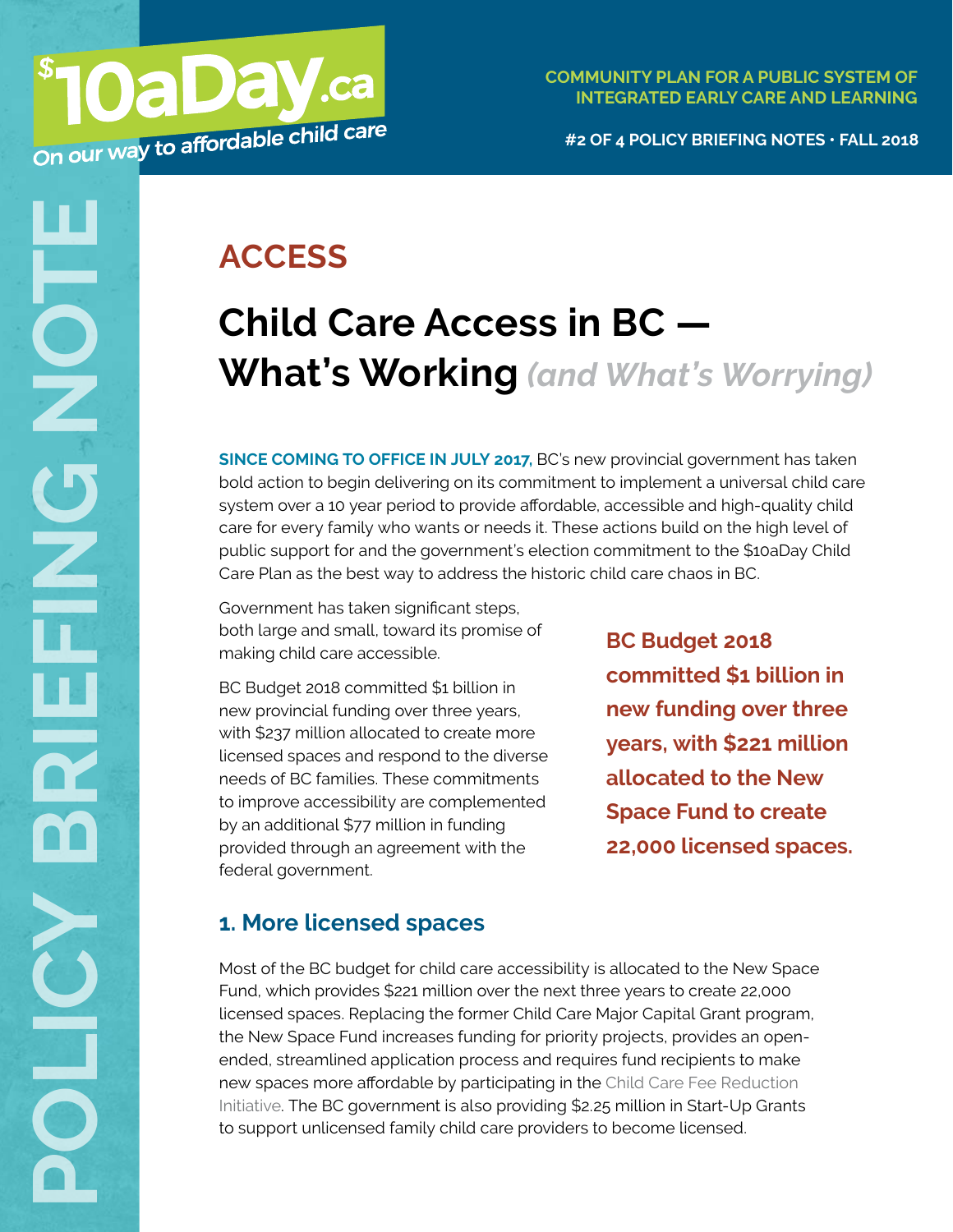**With licensed child care spaces available today for only 18 per cent of children, these actions to create more licensed spaces will WORK to start growing the child care system we need.**

Federal funding under the Early Learning and Child Care Agreement will bring the total projection of new licensed spaces to 24,000 over the next three years through partnerships with:

• **Aboriginal Head Start**, to expand the provision of culturally based inclusive child care and early learning, family bonding, and prevention services both on and off reserve. Total funding of \$30 million to [First Nations](http://www.fnha.ca/)  [Health Authority](http://www.fnha.ca/) and [Aboriginal Head Start](http://www.ahsabc.com)  [Association of BC](http://www.ahsabc.com), the latter including funds to create new licensed child care spaces that will be free for First Nations families.

#### • **Union of BC Municipalities**:

(i) Community Child Care Space Creation Program provides \$13.7 million to create of 1,370 licensed child care spaces in local government-owned facilities, focusing on infants and toddlers.

(ii) Community Child Care Planning program provides \$2.85 million for local governments to engage in planning activities to develop a community child care space creation action plan. Eligible projects can receive up to \$25,000.

These actions to create more [high quality](http://www.childcarequality.ca/wdocs/QbD_PhysicalEnvironments.pdf) licensed spaces build on the evidence-based lessons proposed in the \$10aDay Plan, and our subsequent custom-designed [Modular Purchase](https://www.10aday.ca/a_letter_to_the_minister_of_state_for_child_care)  [Program](https://www.10aday.ca/a_letter_to_the_minister_of_state_for_child_care) proposal, including:

• Providing communities with the mandate and resources to develop child care expansion plans that meet their needs;

- A priority on creating new spaces with public partners like school districts, local governments, health authorities, and Indigenous communities to ensure that public investments create sustainable public assets; and
- Ensuring that public funds support expansion with partners and providers who want to be part of the new system as demonstrated by their participation in the Fee Reduction Initiative.

With licensed child care spaces available today for only 18 per cent of children, these actions to create more licensed spaces **will WORK to start growing the child care system we need.**

However, these actions also include some old approaches that are not consistent with this evidence and are *worrying*. Despite the encouraging new partnerships, government is still relying on individuals, not-for-profit organizations, and for-profit businesses (third parties) to lead the development of and contribute financially to creating new spaces.

It is particularly *worrying* that capital grants are available to for-profit businesses. Public funds will build facilities owned by individuals and corporations, rather than publicly-owned like schools and libraries. Also, for-profit businesses often assume significant debt to cover their share of costs. This comes with potential rewards for owners, should real estate values rise, and potential risks, should they fall. Neither of these outcomes is in the public interest.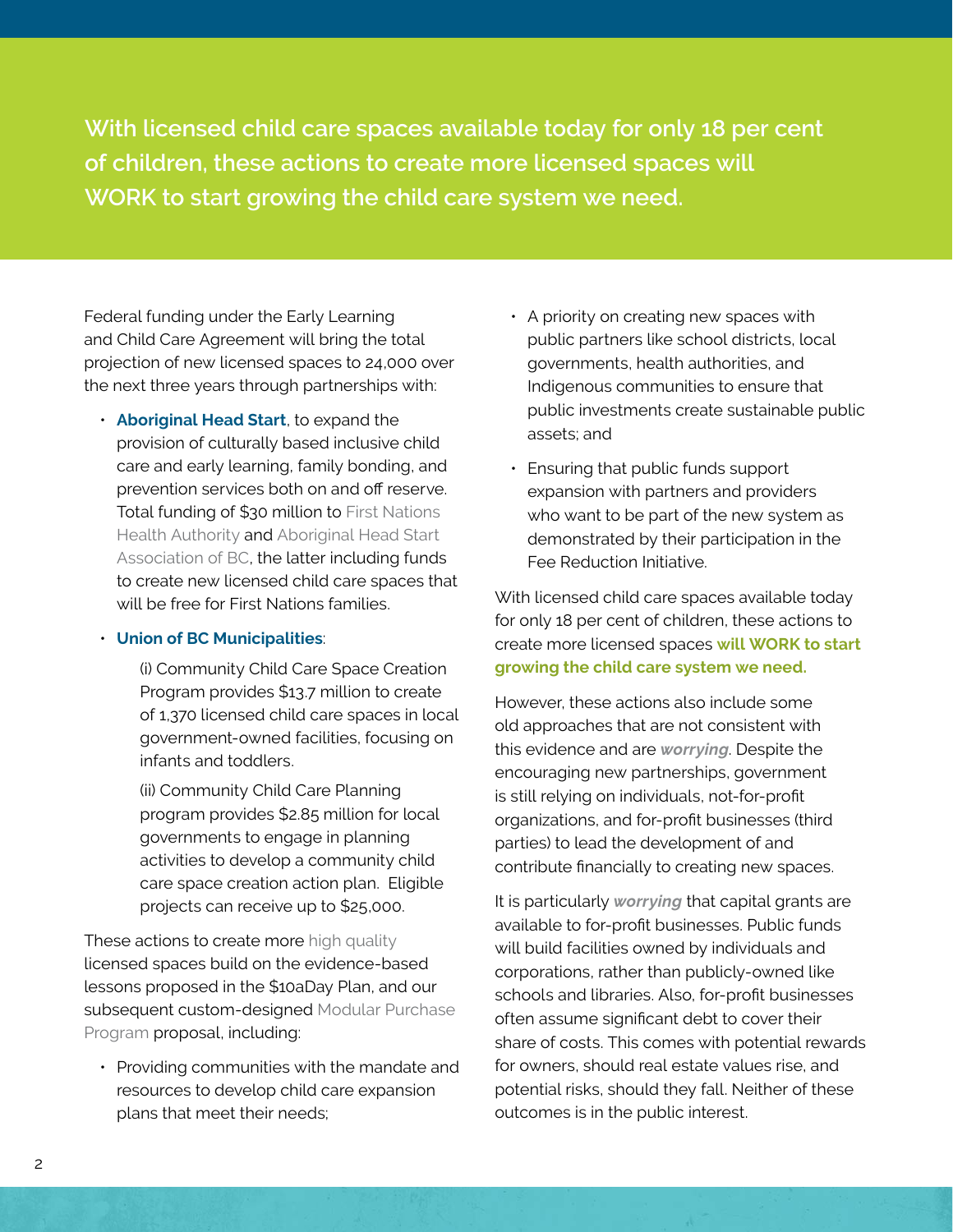**Just imagine if we relied on reactive capital grants to fund schools expecting groups of parents or teachers to identify and justify the need, find the location, develop and oversee the construction process, and come up with some of the required funding themselves.**

No other province or territory in Canada provides such significant, open-ended public funding in the form of capital dollars for the expansion of privately-owned child care assets.

Relying on individuals, organizations, and businesses to create new spaces is also *worrying* because:

- It focuses on stand-alone projects—an expensive and inefficient process;
- Individuals, organizations, and businesses are not in the best position to determine overall community needs and priorities, so public funding may be used to develop new spaces that are not consistent with community priorities; and
- Not-for-profit organizations often have limited access to funds to cover their required share of total costs, so they cannot afford to apply for funding.

Just imagine if we relied on reactive capital grants to fund schools—expecting groups of parents or teachers to identify and justify the need, find the location, develop and oversee the construction process, and come up with some of the required funding themselves.

That's why the \$10aDay Plan calls for government to move toward an evidence-based approach that ensures publicly-funded spaces are planned in and by communities and are publicly-owned.

#### **RECOMMENDATIONS**

To build on the progressive features of the New Space Fund, government should develop a comprehensive provincial capital budget to support the full implementation of universal child care and:

- Phase out all one-off, major capital grants and instead fund capital expansion based on community plans, ensuring that public capital funding creates publicly-owned facilities;
- Support a consistent approach to local child care planning by providing a template for communities to use, along with assistance from provincial staff;
- Complete its review of existing and planned public and community facilities to identify opportunities to increase access to licensed child care, based on community plans; and
- Recognizing the urgent needs across the province today, work with public partners to begin adding custom-designed, costeffective and high quality child care modular buildings for child care to public property.

**The \$10aDay Plan calls for government to move toward an evidence-based approach that ensures publicly-funded spaces are planned in and by communities and are publicly-owned.**